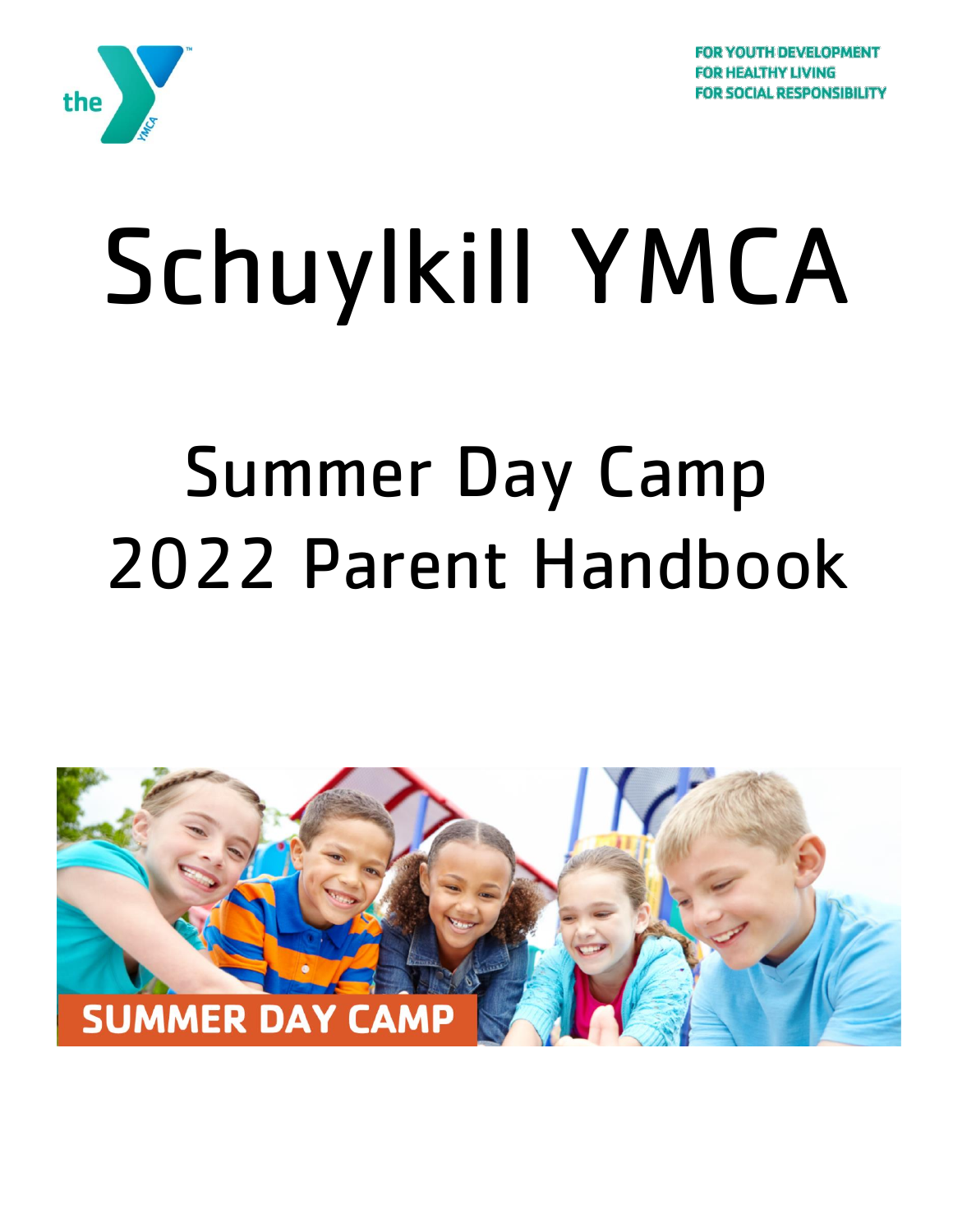# YMCA Day Camp

# Parent/Guardian Handbook

## TABLE OF CONTENTS

| <b>General Information</b>          |  |  |  |  |
|-------------------------------------|--|--|--|--|
| <b>Camp Goals &amp; Definitions</b> |  |  |  |  |
| What to Bring to Camp               |  |  |  |  |
| What to Wear to Camp                |  |  |  |  |
| <b>YMCA Day Camp Policies</b>       |  |  |  |  |
| <b>Discipline Policy</b>            |  |  |  |  |
| <b>Conduct Policy</b>               |  |  |  |  |
| <b>Payment Policy</b>               |  |  |  |  |
| <b>Camp Payment Schedule</b>        |  |  |  |  |
|                                     |  |  |  |  |

Page 3 Page 4 Page 5 Page 5 Pages  $6 - 9$ Page 9 Page 10 Pages 11-12 Page 13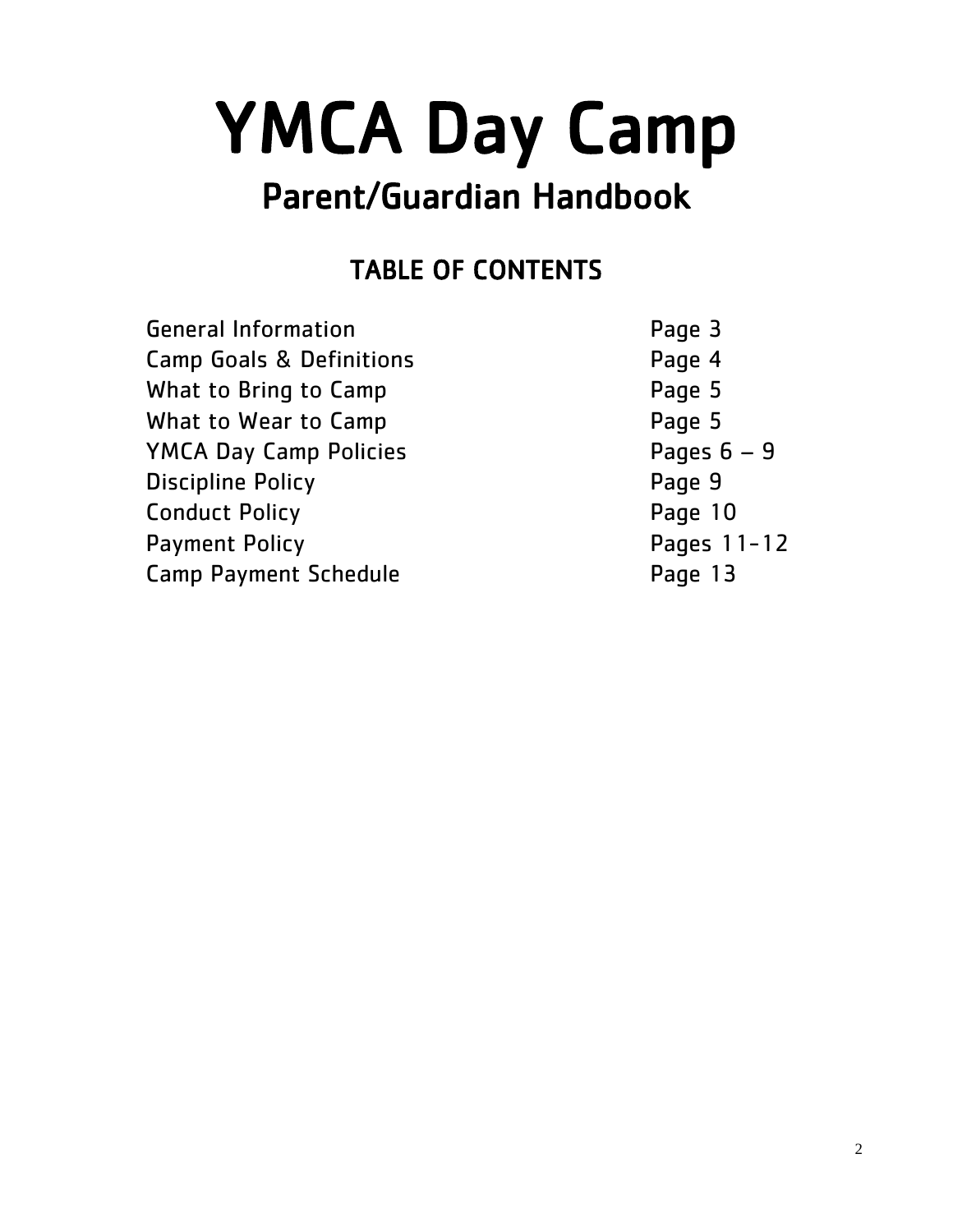# Schuylkill YMCA

# Summer Day Camp 2022 General Information

Hours: 7:00AM – 5:30PM

Location: St. Clair or Frackville Schuylkill YMCA Phone Number: 570-622-7850

Meals: All camp locations: Lunch will be provided. Campers must bring 1 afternoon snack with drink. NO PEANUT PRODUCTS PLEASE

Questions, comments, or concerns, please contact:



 Alicia Ellex, Program Director [aellex.schuylkillymca@gmail.com](mailto:aellex.schuylkillymca@gmail.com) 570-622-7850 ext. 205

### 2022 Pricing:

|               | March 14 - April 30: Members \$140/week |
|---------------|-----------------------------------------|
|               | Non-Members \$170/week                  |
| May 1-Summer: | Members \$150                           |
|               | Non-Members \$170/week                  |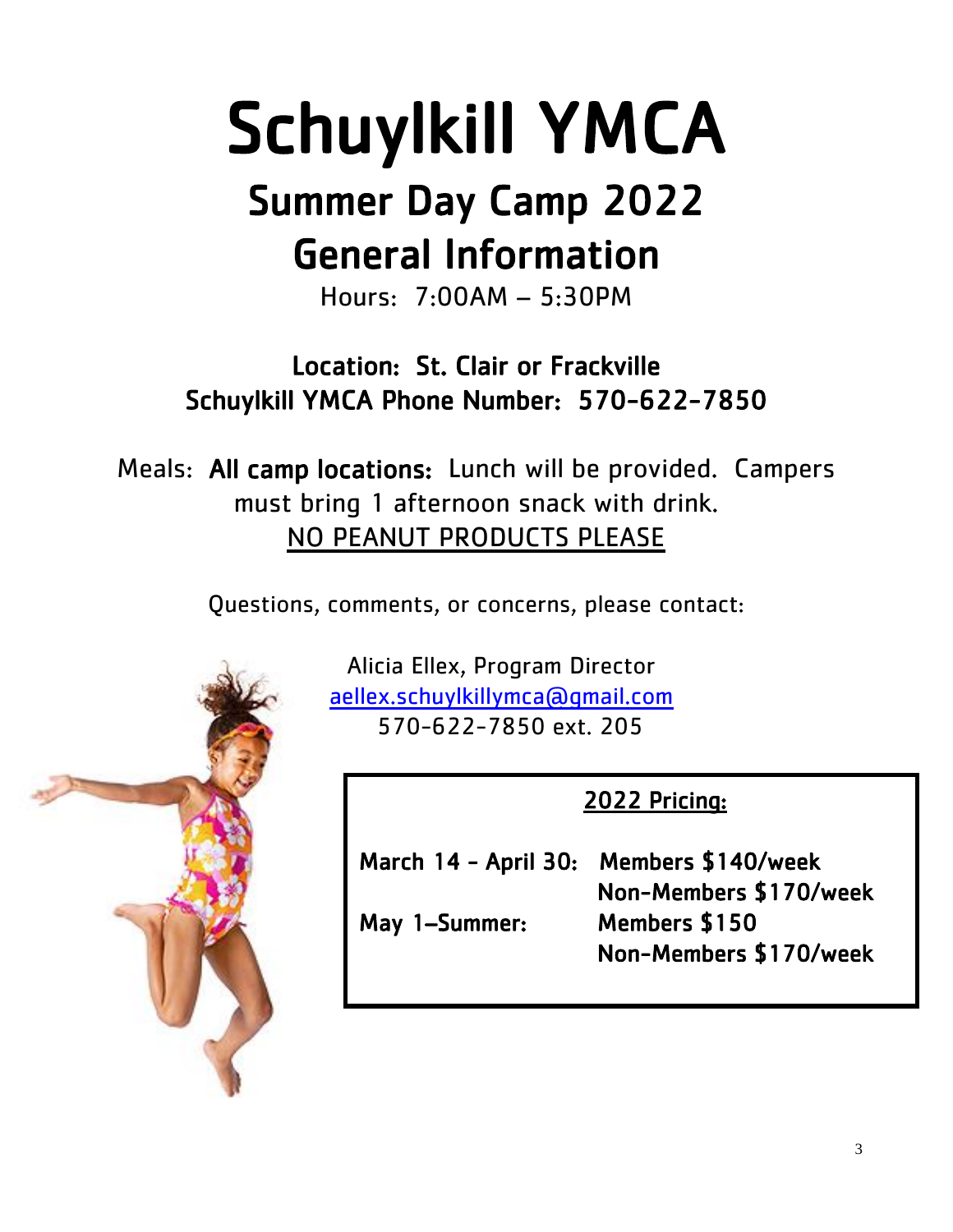## Camp Goals & Definitions CAMP GOALS

- 1. To provide memorable, educational, enjoyable, and enriching experiences for youth.
- 2. To help children grow emotionally, mentally, physically, and socially.
- 3. To help children develop good character.
- 4. To help children gain an appreciation of nature.
- 5. To help our staff develop and refine leadership skills.

#### THE DEFINITION OF OUR PROGRAM

- 1. An exciting period of fun and educational experiences for youth.
- 2. A weekly camp program consisting of crafts, games, sports, swimming, adventure field trips, and other learning experiences.
- 3. A program designed to provide a safe, well-supervised environment that encourages personal development and builds community.
- 4. A camp that emphasizes character development among our campers and staff.
- 5. A program that challenges spirit, mind, and body for all.
- 6. A place where new friendships can develop and old ones can be strengthened.
- 7. A place to have lots of fun.

#### CLARIFICATION OF GOALS

Through our daily programs, the YMCA creates a positive experience for each child. We do more for our youth than just provide childcare. At our camps, each child learns to develop good relationships with their counselors, have fun, and make friends. In short, we create enriching experiences that children will remember for a lifetime.

The above listed goals align with the goals of the National YMCA – to help people reach their full potential in spirit, mind, and body. We teach children to learn and to think, to develop and maintain physical fitness, to develop faith for daily living, and to interact with others in a healthy manner. In addition, everyone in our camp exemplifies good character. We define good character as showing care, honesty, respect, and responsibility in everything that we say and do.

As mentioned above, this camp does more than provide childcare. Therefore, children must be able to thrive in a group setting of school-aged children. We cannot provide one on one care. Children should be sufficient in most self-help skills such as toileting, changing, group behavior/interactions, and eating.

#### WHAT TO EXPECT

Going off to summer camp is a very exciting time for both campers and parents. It's very natural to be a bit anxious & nervous about a new environment, counselors, and new friends.

The YMCA counselors are very aware of this "first day anxiety" and will help your child adapt to the new surroundings through encouragement, moral support, and friendship. YOU can also help by reassuring your child that we are their friends and we are there to help and HAVE FUN! Allow us to help, and we're sure your child will be feeling comfortable in a short amount of time.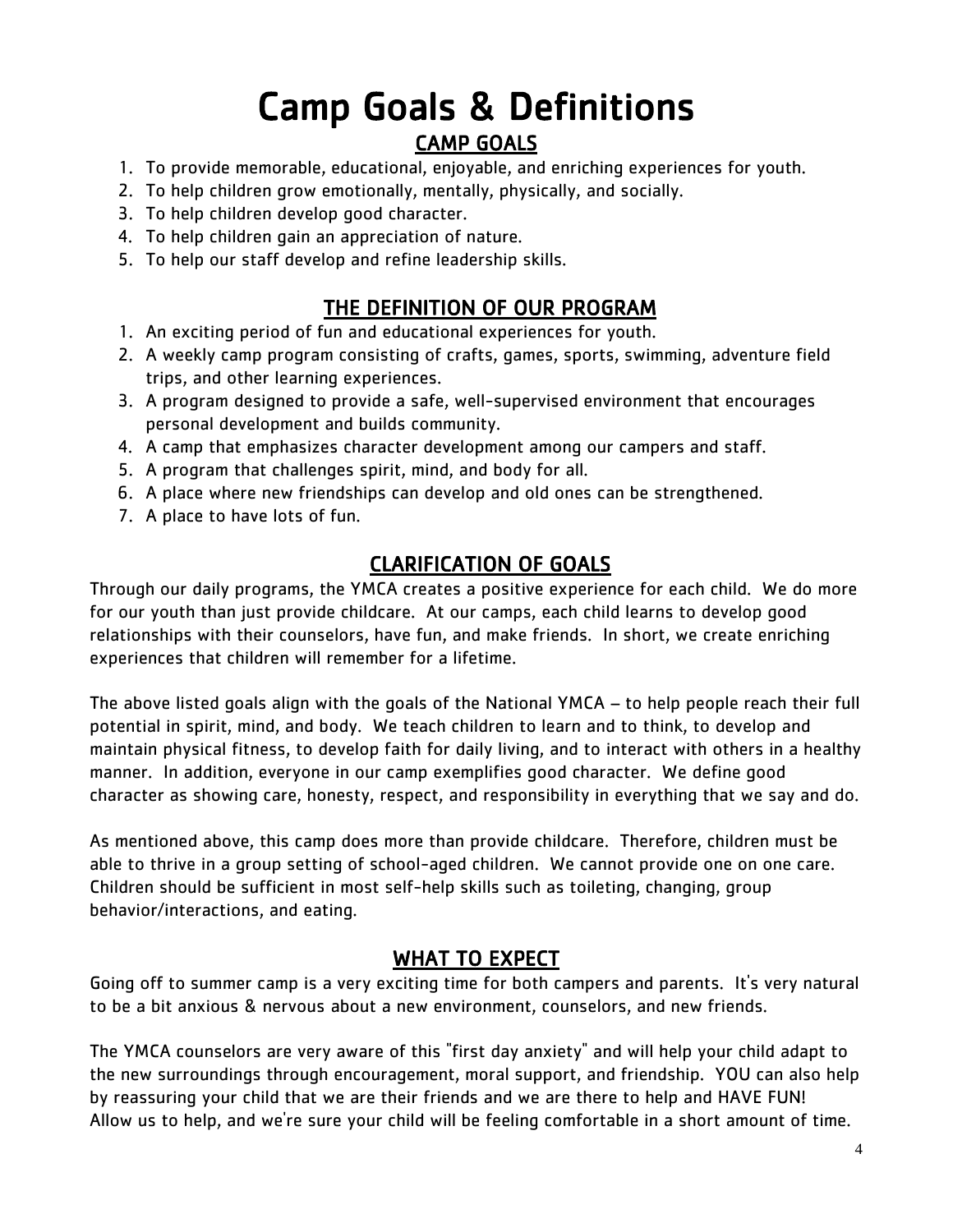# What to Bring to Camp Here is a list of things you must bring to camp everyday:



### SNACK  $\mathbb{C}^{\infty}/\mathbb{V}$  SWIM SUIT & TOWEL

Please, no peanut products  $\rangle$   $\rangle$  These items should be brought or items that must be  $\left( \begin{array}{cc} \text{if} & \text{every day to avoid confusion.} \end{array} \right)$ microwaved or refrigerated. \*\*Girls should wear a 1 piece swimsuit.



WATER BOTTLE A CONSCREEN name in permanent marker.  $\leq$   $\leq$   $\leq$  name in permanent marker.



Please label with your child's Please label with your child's

\*\*If a camper brings a peanut product to camp, the camp staff reserves the right to call parents to bring a new lunch/snack. The child may also be asked to eat in an area separate from the other campers.

\*The YMCA is NOT responsible for personal items brought to camp by your child that are lost, stolen, or damaged. Please label all personal items in advance.

#### ARTICLES FROM HOME:

\*Electronic games and toys are not permitted at Day Camp. All cell phones must be kept in campers' backpacks during the day as well.

# What to Wear to Camp

(Below is a list of appropriate clothing that will be permitted at camp.)

#### DAILY ATTIRE:

T-shirt, shorts or pants, and sneakers; make sure your child is comfortable. We are a highly active camp and suggest that campers not be sent to camp in their best clothing. Sandals or flip-flops are acceptable during pool time only!

\*Please note – The following clothing items are NOT permitted at camp: clothing with inappropriate words, gestures, or sayings; clothing with tobacco, drug, or alcohol symbols or words; clothing that is obviously too small, too short, or showing the camper's mid-drift.

#### FIELD TRIP ATTIRE:

Summer Day Camp T-shirts must be worn on field trip days, so that each child can be identified as part of the group.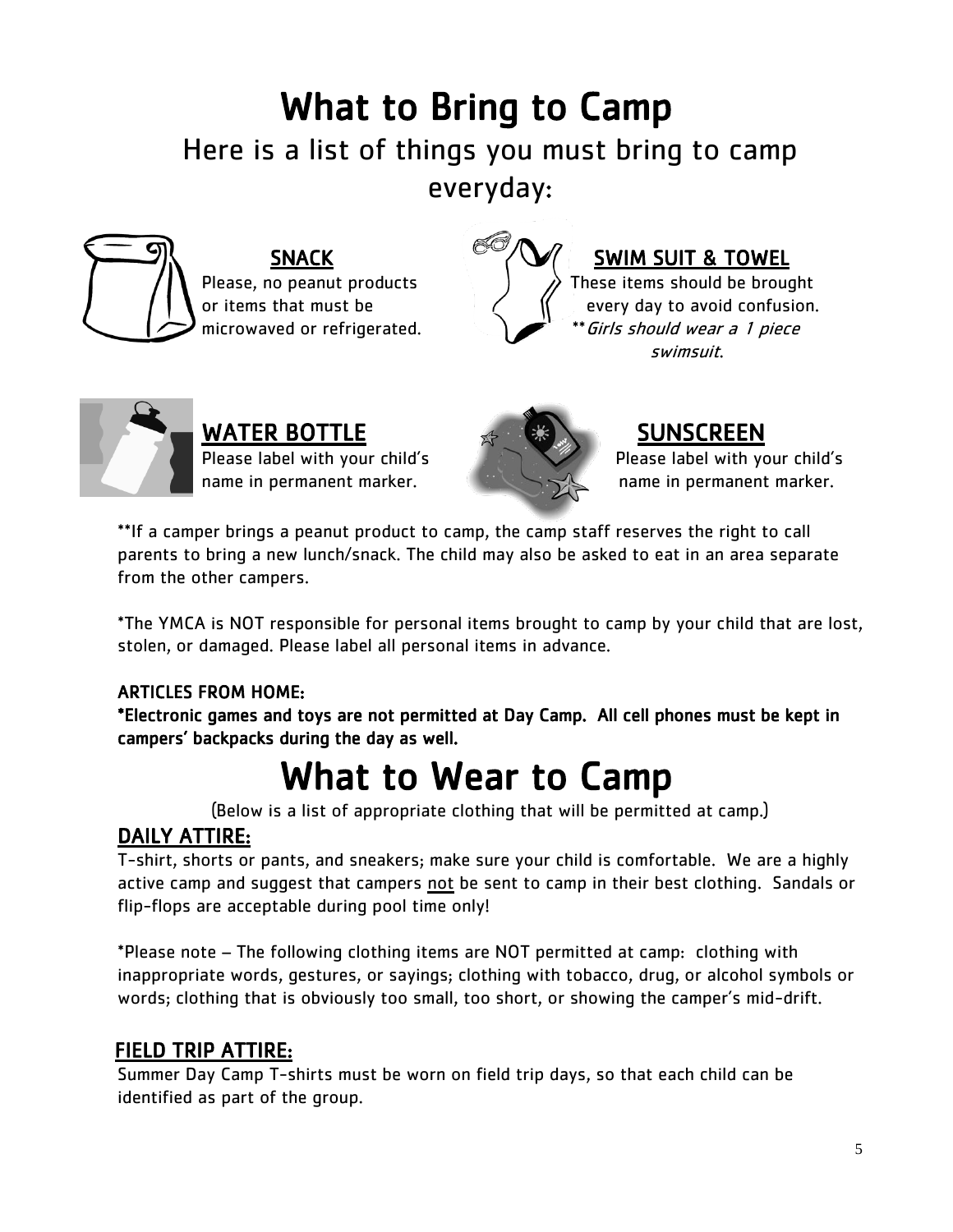# YMCA Camp Policies Sick Camper:

If your child is sick and has a fever or any other illness which may be contagious, we ask that you keep your child at home until he/she is healthy again. This helps to prevent illness from spreading to other children and staff in our camp. In addition, if your child gets sick during camp, we will call you immediately to pick him/her up. Again, this will allow us to protect all the children and staff from getting sick. This includes, but is not limited to, fever, head lice, vomiting, cold/cough, headaches, etc.

\*Note: The YMCA does not have a nurse on staff; it is the parent's responsibility to keep track of their child's condition. For the safety of other children, if the YMCA staff feels that a child is not fit to return to the program, the YMCA reserves the right to refuse service until fit.

If a child becomes ill during the day, the parents will be reached and asked to make arrangements to pick up the child as soon as possible. In case of an emergency, we will notify the parent or other persons specified on the emergency form.

#### HEALTH APPRAISAL FORMS

1. Each child attending the program must have an annual health appraisal. These forms must be on file within 1 week of enrollment.

2. We must have at least two emergency numbers in your child's records.

#### MEDICATION

If your child is ill, please explain to your physician that your child attends a daily summer camp and ask him/her to schedule the medication so that it can be administered by you at home. If this is not possible, please ask the physician/pharmacist to dispense a second, labeled bottle to keep at the YMCA site. The label must include the child's name, doctor's name, dosage and date.

Prescription medicine will only be given if the parent writes down complete instructions in a medical log and signs the form. The medication must be in its original container with a childproof cap and labeled with the child's name. The medication will not be administered if the medical log is not filled out correctly/accurately or the medical log and bottle information label do not agree.

#### INJURIES

If a child is injured during the daily activities and it's a minor injury, the YMCA Staff will administer first aid. If the injury requires outside medical attention, the child will be taken to the Emergency room at the hospital by ambulance. The parent will be called and should meet the child at the Emergency Room. If possible, we will wait at the child's program for the parents. An accident report will be filled out for all minor or major injuries and must be signed by the parent. NOTE: It is required that we have a telephone number on file where parents can be reached during the day, an emergency number, or an alternate person who can be reached if parent is unavailable. (We emphasize the importance of keeping the records up to date, especially telephone numbers.)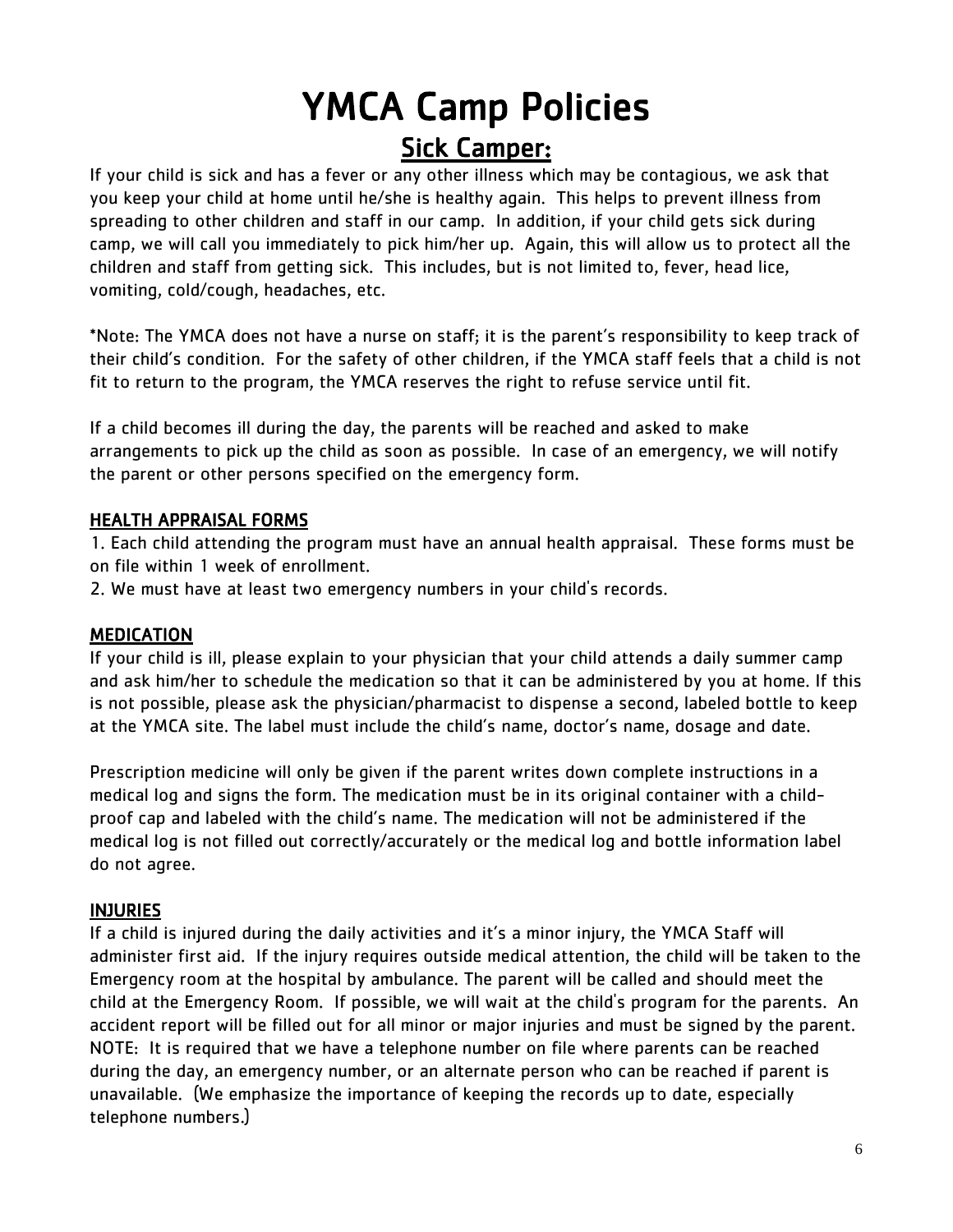NOTE: Parents waive all claims against the YMCA staff for any or all injuries sustained by their child in Y camp. Participants are encouraged to carry medical and accident insurance. The Y insurance program does not provide this type of coverage. Therefore, parents are responsible for all medical and ambulance fees.

#### RECORDS & CONFIDENTIALITY

All information contained in our records shall be kept confidential and will not be distributed or released to anyone who is not directly related to implementing the program plan without written consent of the parent(s). Parents have access to their child's records.

#### **COMMUNICATION**

Throughout the summer, if there is anything unusual going on at home, please let us know. This might include severe illness, a relative in the hospital, someone coming to visit or moving away, a house for sale, the death of a pet or relative, a fire in the neighborhood, an accident, etc. Even though your child may not seem to have been affected, we may see he/she is upset through his/her behavior. If we know what the cause may be, we are better able to understand the situation.

#### ABUSE/NEGLECT

Program personnel are required by Pennsylvania State Law to report any suspected case of abuse or neglect.

#### WEATHER PROCEDURES:

Program cancellations - If the YMCA needs to cancel or relocate a program, you will be notified in advance. If cancellation is necessary, please have an alternate arrangement in place for the care of your child. Please accept our apologies for any inconvenience on these days. QUESTIONS: Call the YMCA office at 570-622-7850.

#### FIELD TRIPS

All children must attend the field trip. The YMCA will not provide service for those not wanting to attend the trip. No refund will be given for not attending a trip. If weekly payment is not received by Thursday of the week before, your child may not be allowed to attend the field trip. We are required to report our attendance ahead of time.

\*Parents, please remember to pack extra bottles of water on hot days.

\*Children may bring a small amount of money to purchase items on certain field trips. Children are responsible for money and purchases.

#### SWIMMING

Children will not be permitted to buy food or drink at the pool. There is no reason for your child to have money on pool days.

Parents who pick their children up at the pool are not permitted to stay at the pool under the responsibility of the YMCA. Parents and children must exit the pool and return as paying customers. The YMCA Pass does not allow your child to re-enter the pool area at no cost (pass is for YMCA use only).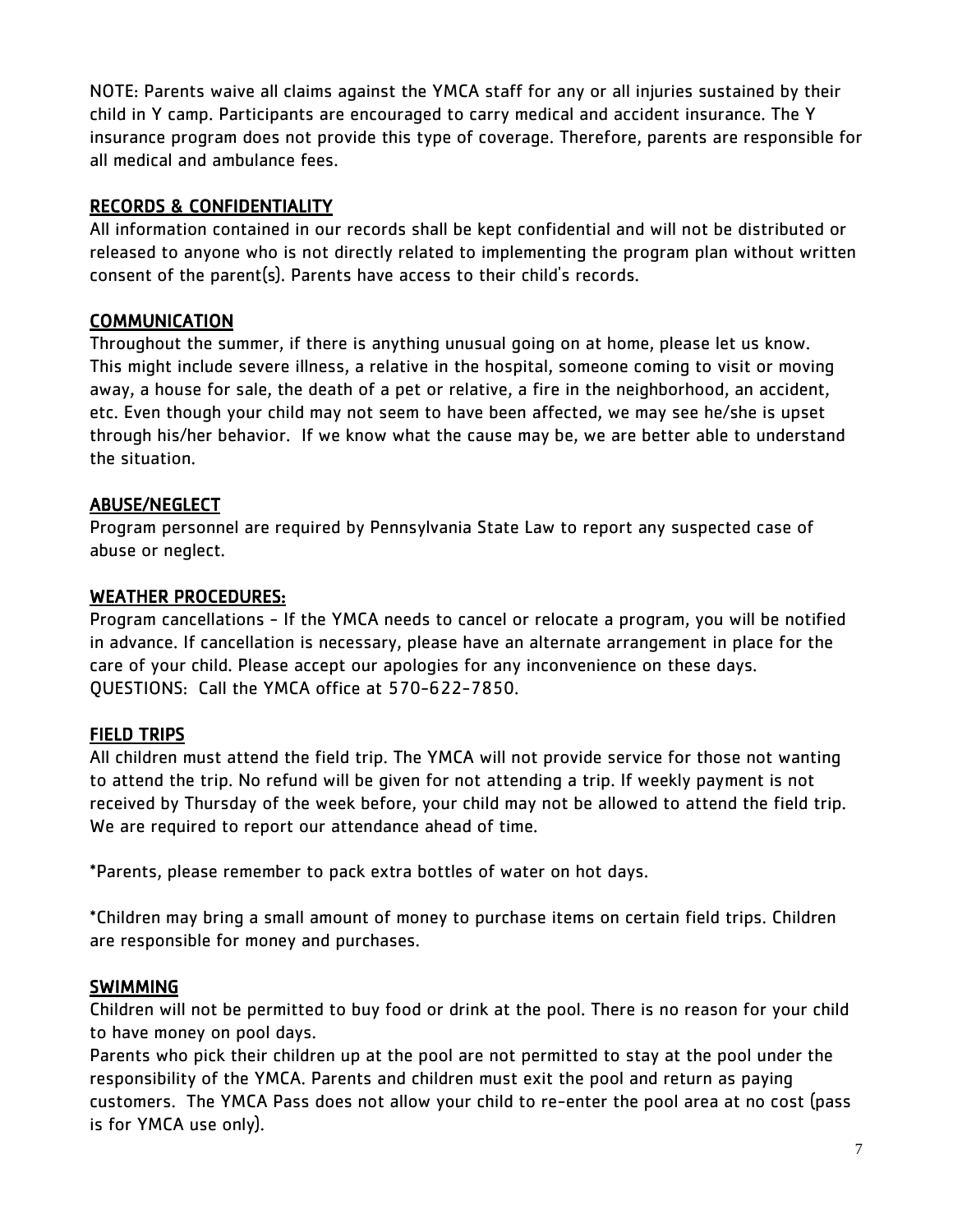#### ARRIVAL/DEPARTURE

All children must be signed in and out of camp by a parent or guardian at all times, as mandated by PA State Law. Only parents and those authorized in writing by parents will be allowed to pick up children from camp. Parents must notify Y camp staff or program director in writing if someone not previously authorized will be picking the child up. He or she must be at least 16 years of age and will be asked to provide proper photo identification, such as a driver's license.

Pick-up times will be designated at registration and adhered to as closely as possible. Early or late pick-ups on a certain day can be arranged with the program director or Y staff. Children picked up after the regular departure time of 5:30 p.m. will be assessed a late fee of \$5 for every 15 minutes past closing. (All late pick-up fees must be paid by the following week to continue service.) Camp services will be terminated if late pick-ups become consistent. Y staff will begin contacting parents or emergency contacts for children remaining in the care of the Y for 15 minutes after camp closes. Y staff is not permitted to provide individual transportation. If special circumstances require you to be late for pick-up, please call the Y at 570-622-7850.

Parents should also note: Leaving your child 15 minutes after program closing time can be detrimental to your child when he/she is tired and hungry at the end of the summer camp day and should be home. Children can also become afraid that something has happened to their parents or think that their parents don't care about them. If you are going to be late, please call to avoid further complications. (570-622-7850)

#### SIGN-IN NOTES

We ask you to keep in mind that children in our program will have an opportunity to enjoy a variety of activities, including possible time at the gym and playground areas (if facilities permit). When you arrive, there may be a note indicating the location of the group. You will be responsible for taking your child to this location and signing in once you arrive. This will require a few extra minutes on your part, so please try to allow appropriate time. Remember our program is designed to meet as many of the camper's needs as possible. Children will be very active, so please expect our groups to be out of their rooms at times.

#### ATTENDANCE:

If your child is enrolled in summer camp, the YMCA will expect your child to be in attendance every day of the week(s) your child is enrolled. If you know in advance that your child will not be attending, please notify the staff the day before the absence. If you are unable to provide advance notice, please call the YMCA at 570-622-7850 and leave a message with your child's name and the camp they attend.

The YMCA is not responsible for any child who is not currently enrolled in the program and will not accept them. If not registered or service has been suspended or terminated, the staff will notify the proper authorities if the child is dropped off for camp when services are not available.

#### WITHDRAWAL

If you are registered for a week you are not attending, please give one week written notice for withdrawal for any reason or parent(s) will be expected to pay the full rate for that period. Deposits are non-refundable or non-transferable.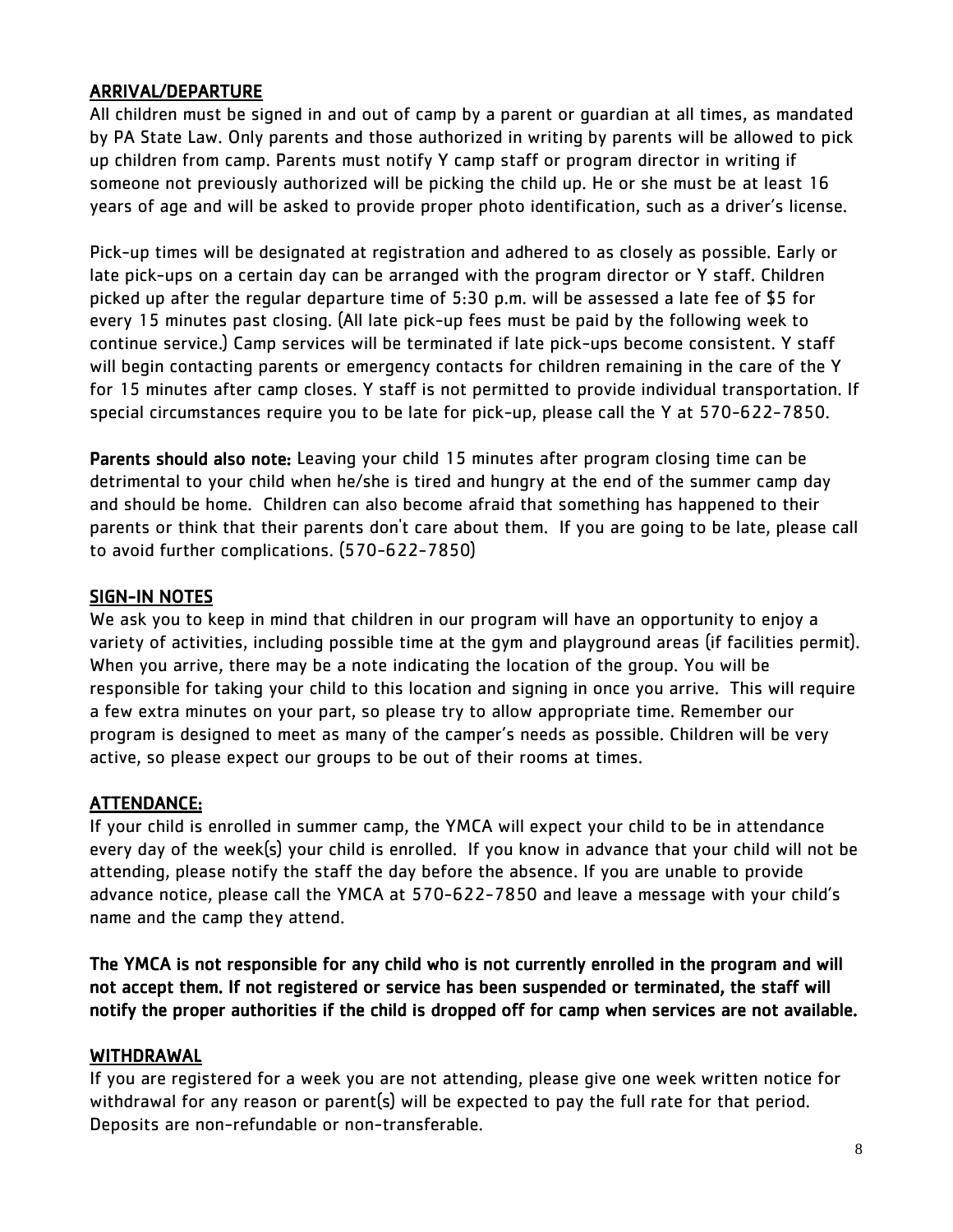### Risk Management:

The Schuylkill YMCA takes the welfare of each child very seriously. Nothing is more important to us than your child. In order to share that responsibility with you, we have several policies, procedures, and expectations of which you must be aware.

The YMCA has an extensive risk management program that has been developed and monitored by a committee of volunteers who are experts in this field. Our day camp staff is expected to read, sign, and follow our Staff Code of Conduct; failure to follow this Code of Conduct may result in termination of employment. All staff receive extensive training in the area of child abuse and are able to recognize the signs of abuse. Please note, the YMCA is a mandated reporter of suspected abuse of a child and is required by state law to report any suspicion to Children and Youth Services.

In addition, video cell phones are not permitted at camp. If brought to camp, a supervisor will secure video cell until the end of the camp day.

Our staff is not permitted to make contact with a child or children via the internet. Please notify the Day Camp Director immediately if this occurs. If there is an unusual circumstance in which email is the only means of communication, then the staff is required to have permission from their supervisor and the supervisor must be copied on the e-mail sent.

### Progressive Discipline Policy:

The YMCA wants every child to succeed and enjoy their time at Y Camp. Unfortunately, there are times when discipline becomes necessary, in which case, the following discipline plan will be enforced. The YMCA staff cannot provide one-on-one care for any child. If your child requires special attention due to behavior issues, a behavior plan will be developed with our staff, your child, and a parent or guardian. If the agreed upon plan cannot be maintained, as a last resort, suspension or termination from camp will result.

Consequences for Inappropriate Behavior are as follows:

Consequence #1: Verbal warning.

Consequence #2: Written warning & action plan.

Consequence #3: After three written warnings, child will be suspended for three days.

Consequence #4: Upon returning to camp (after first suspension) if another write up occurs, child will be suspended for one week.

Consequence #5: Upon returning to camp (after second suspension) if another write up occurs, child will be suspended for the rest of the program.

Please Note: All disciplinary issues are at the discretion of the CEO, Program Director, Camp Director, and Camp Staff.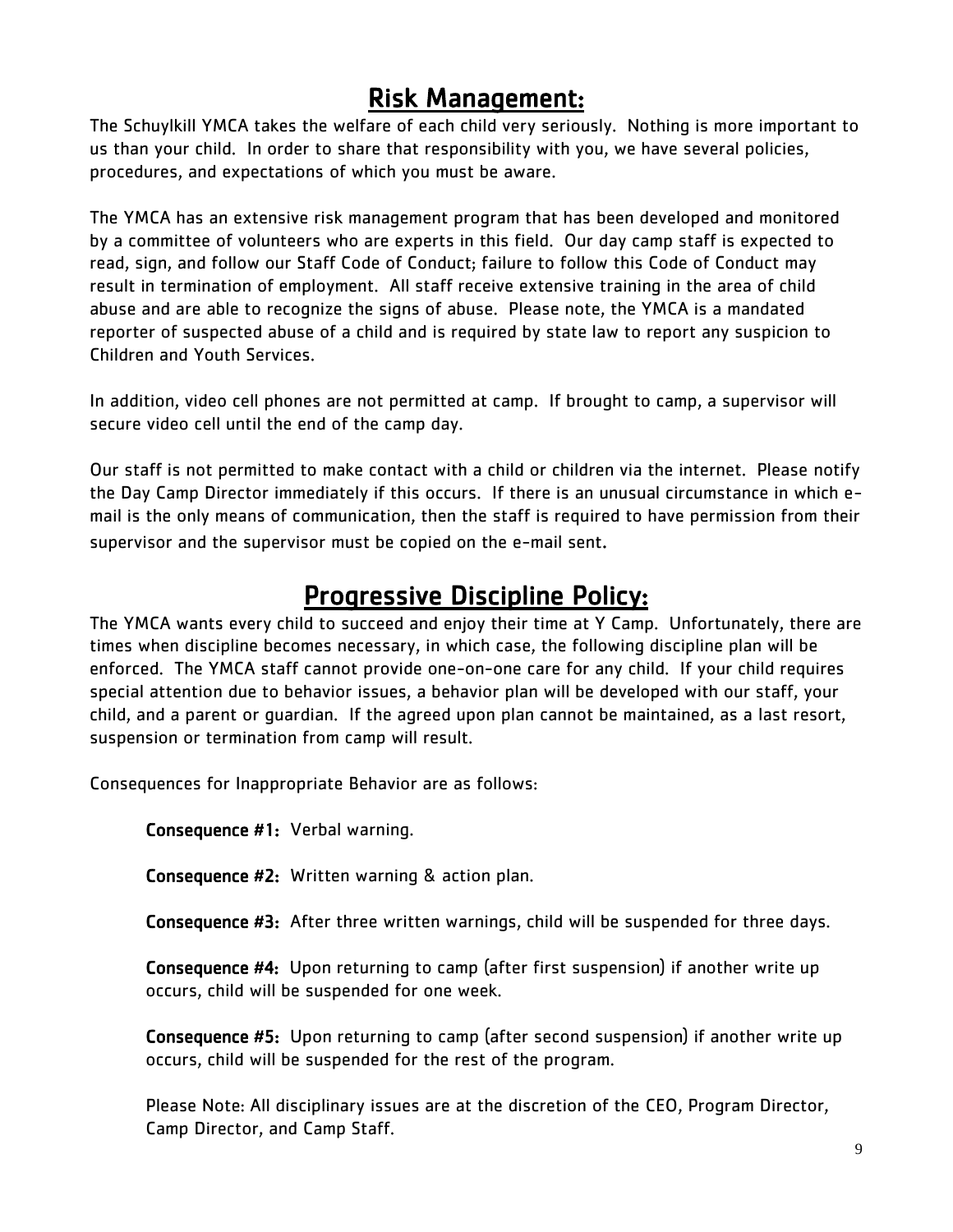## CONDUCT POLICY

The Schuylkill YMCA wants every camper to enjoy camp activities by understanding that he/she is responsible for his/her actions. With prior knowledge of our basic rules of safety and good conduct, each child is made aware of how to exercise self-discipline, and that the YMCA is here to help campers to succeed. The following behaviors are not allowed and repeated use may result in child being unable to continue as a participant in the 'Y' Day Camp Program:

- 1. Repeated use of foul language, arguing, or being rude and discourteous to staff and/or peers.
- 2. Destruction and defacing of the 'Y', facility, staff or other campers' belongings and property will not be tolerated.
- 3. Bringing or using illegal substances: alcohol, drugs, weapons (as deemed by 'Y' staff) or unsafe personal sports equipment.
- 4. Engaging in any type of stealing, fighting or any behavior that jeopardizes the safety of other campers will not be tolerated.
- 5. Intentionally and repeatedly leaving his/her group activity.
- 6. Inappropriate physical contact such as hitting, biting, or other physical altercations.
- 7. Intentionally or repeatedly going to unauthorized areas of the facility or leaving the premises without permission. In such cases the staff will: conduct a search of the premises; the police and parent/guardian will be notified if the camper is not found within 15 minutes. The child will not be allowed to return to camp. No refund will be given.
- 8. During 'Y' transportation to/from field trips the following actions are specifically prohibited: fighting, defacing/destroying property, profane/abusive language, yelling, discourteous behavior, standing or changing seats while the vehicle is in motion, putting objects or body parts outside of vehicle, disobeying drivers' rules.

#### BEHAVIOR MANAGEMENT PROCEDURES

In the event that a camper has proven that he/she is unwilling to follow these policies, the parent/guardian will be notified and must meet with the director to discuss the situation. The director will consider a possible suspension or termination. NO REFUNDS will be given. It is our daily desire that every camper enjoys his/her day camp experience. It is for this reason that we have initiated policies we feel are fair, easily complied with and are of benefit to everyone involved.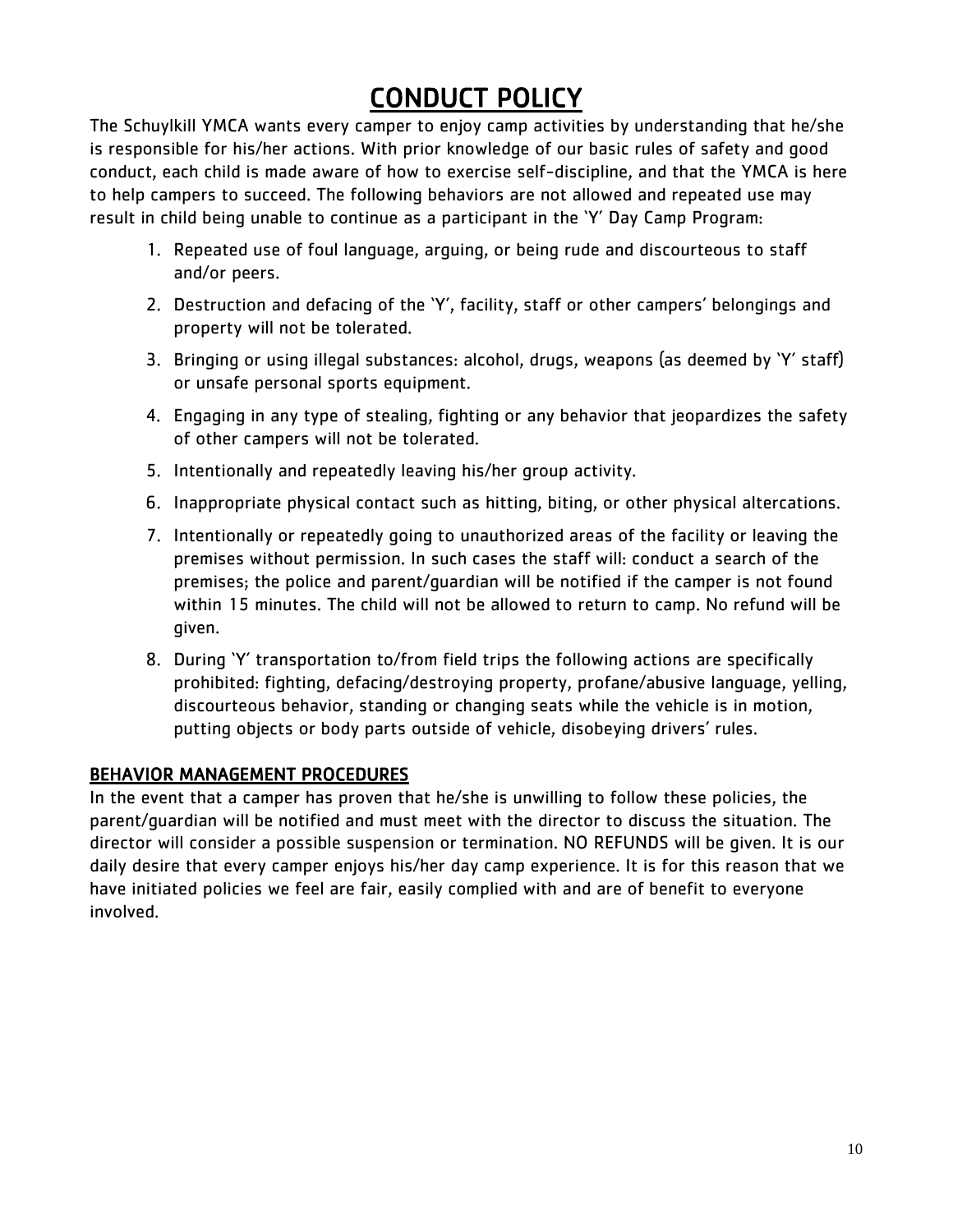## SUMMER CAMP PAYMENT POLICY

Registration is accepted when all forms are completed in their entirety and a \$10 deposit for each week you are enrolling is received by Schuylkill YMCA. Financial Assistance is available and all completed forms and required documents should be submitted at least two weeks prior to attendance.

#### FEE SCHEDULE

Early Bird Registration: March 14 – April 30 Member \$140/week Non-member \$170/week Registration: May 1 - Camp Member \$150/week Non-Member \$170/week

Registrations will only be accepted if all highlighted areas on the registration forms are completed and the appropriate deposits are submitted. Any registration submitted without completed forms and deposits will be returned. See attached payment schedule.

1. All fees are to be received at the YMCA office by Monday before the camp week. Payments can be made by cash, check or credit card. As a convenience, weekly fees can be made as an automatic withdrawal from a checking account or major credit card. Make checks payable to: Schuylkill YMCA, 520 N. Centre St., Pottsville, PA 17901.

2. Deposits are non-refundable and non-transferable. Under no circumstances will deposits be applied to fees for an alternate week of camp.

#### 3. Payments not received by the Monday before the camp week will be charged a \$10 late fee. To encourage timely payments, bi-weekly automatic withdrawals are encouraged. Forms are included on the Day Camp entry form or can be obtained at the Schuylkill YMCA office.

4. The appropriate form for automatic withdrawals must be submitted before drafts can be scheduled. Automatic withdrawals from a checking account or credit card will be drafted biweekly. Debit cards presented for drafting must be accompanied by a voided check as an alternate form of payment. Drafts that are returned will be resubmitted within 5 days. After the second failed attempt, an alternate form of payment will be required.

5. Late fees will be assessed on Tuesday before the service week. Accounts remaining unpaid (including late fees) at the end of the business day Thursday will result in the camper's name being removed from the camp roster for the upcoming week. If a child's name does not appear on the camp roster, a valid paid-in-full receipt must be submitted to the camp counselor before the child can be admitted to camp. A receipt will be issued at the Schuylkill YMCA office when all appropriate fees have been paid in full. Appropriate fees include late fees, past due weekly amounts, and payments for the upcoming week. If you are receiving financial assistance through a Schuylkill YMCA financial assistance program, assistance will be revoked for that week.

6. Camp fees for weeks added after initial registration will be at the current weekly fee. Child must register one week prior to first day at camp.

7. Payments will be applied in the following manner: outstanding balances including late fees,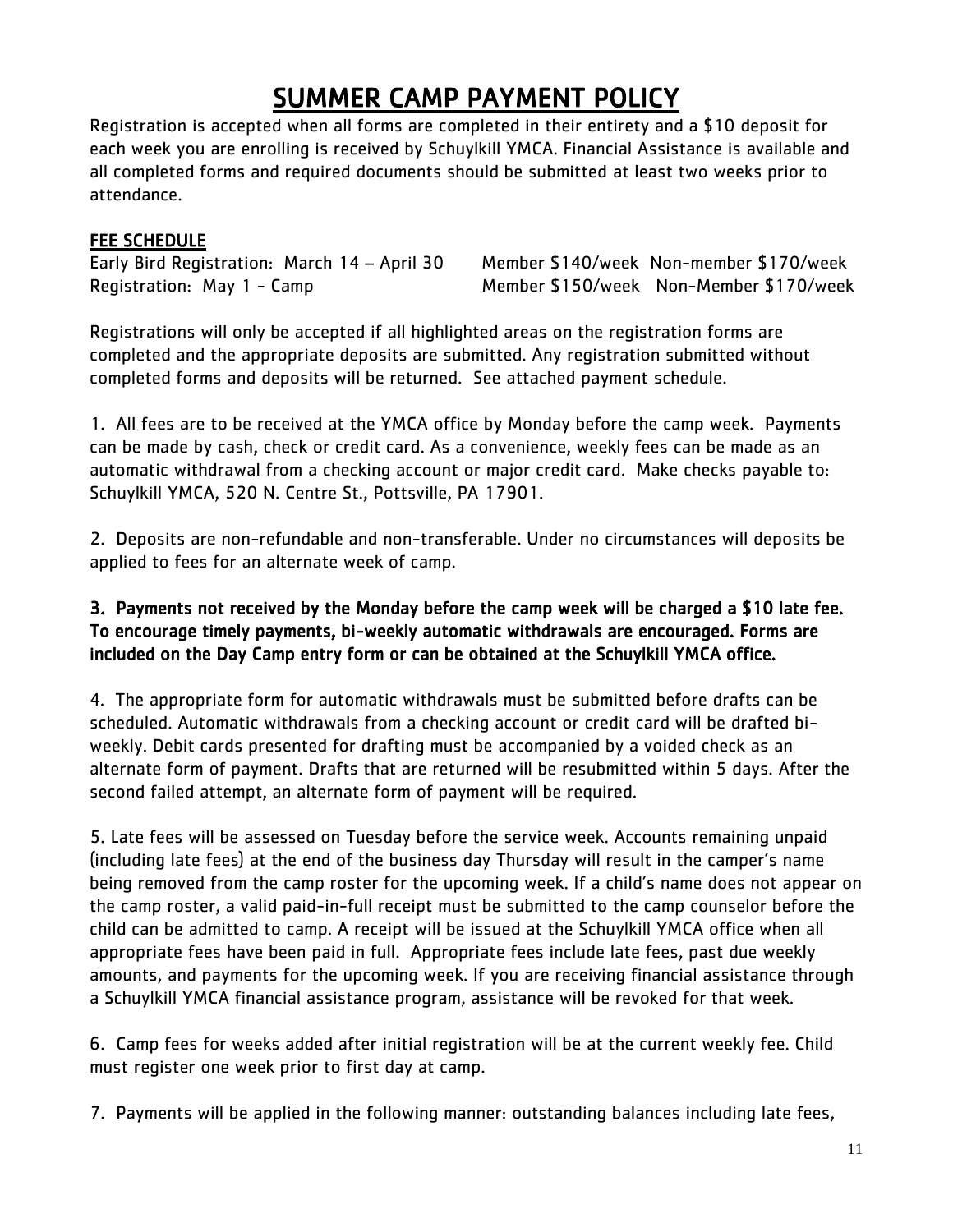past due camp fees, and current day camp fees.

8. The policy of the Schuylkill YMCA regarding program participation is that all outstanding fees are paid prior to enrollment in another program. It is the responsibility of the participant/parent to ensure that all prior fees are paid before registering for 2022 Day Camp program.

9. Payments returned by the bank because of non-sufficient funds will be charged a \$35 service charge. An alternate form of payment will be required immediately.

10. Under no circumstances are Day Camp Staff permitted to accept payments of any kind. Payments can only be accepted through the Schuylkill YMCA office.

11. The YMCA is unable to provide credit for absence due to illness, vacation, or other reasons. It is unfortunate when a child becomes ill or is absent. However, the Day Camp program is designed & staffed to meet on-going child care needs, and thus, fees are required on a weekly basis as contracted in the Agreement Form.

12. Refunds/credits (less deposit) will not be issued for cancellation of camp weeks after the Monday before the service week.

13. The YMCA reserves the right to adjust the existing fee structure. Participants will be given a one-week notice of all rate changes.

14. The YMCA will not provide end of the year tax statements for childcare. When payments are made please be sure to ask for a receipt and keep for tax purposes.

15. Children properly registered for the current week of camp will be listed on the sign-in roster. The YMCA Day Camp Staff is not responsible for any child that is not listed on the current roster. If your child is not on the sign-in roster, you will be instructed to contact the Schuylkill YMCA office before your child can be accepted at camp.

#### POLICIES ARE SUBJECT TO CHANGE

#### PLEASE RETAIN THIS COPY OF THE HANDBOOK FOR YOUR DAILY REFERENCE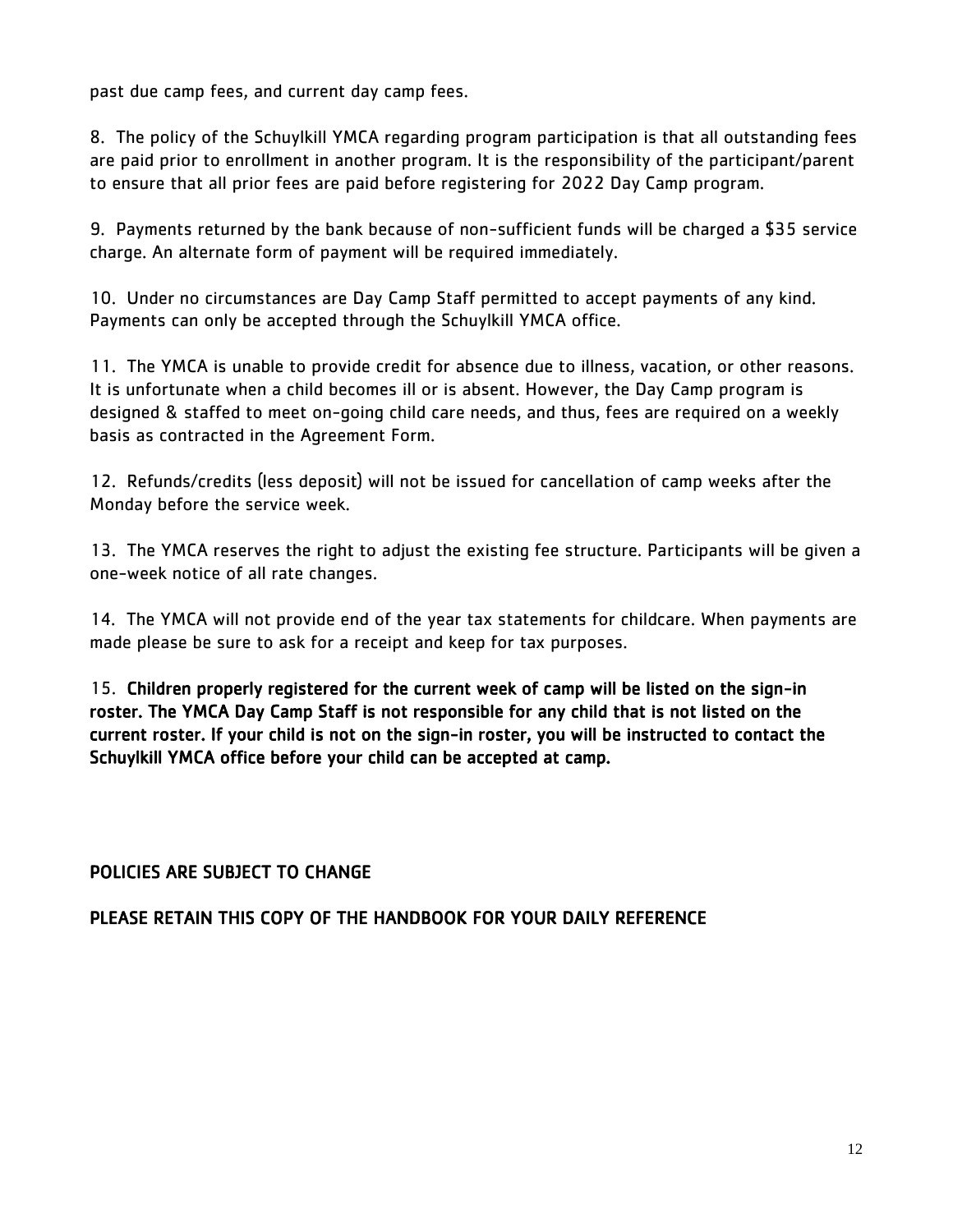

#### Summer Camp Payment Schedule

**FOR YOUTH DEVELOPMENT FOR HEALTHY LIVING FOR SOCIAL RESPONSIBILITY** 

Payments not received by the Monday before the camp week will be charged a \$10 late fee. Bi-weekly automatic withdrawals will not be assessed a \$10 late fee, unless payment is returned. Payments returned by the bank because of non-sufficient funds will be charged a \$35.00 service charge and the \$10 late fee charge. An alternate form of payment will be required immediately.

| Camp Week                      | Payment<br>Due | Bi-Weekly<br><b>Auto Draft</b><br>Payment<br>Submitted | Late Fees<br>Assessed | <b>Unpaid Camper</b><br>Name Removed<br>From The Roster** |
|--------------------------------|----------------|--------------------------------------------------------|-----------------------|-----------------------------------------------------------|
| Week 1 (June $6 -$ June 10)    | May 31         | May 31                                                 | June 1                | June 2                                                    |
| Week 2 (June 13 - June 17)     | June 6         | May 31                                                 | June 7                | June 9                                                    |
| Week 3 (June 20 - June 24)     | June 13        | June 13                                                | June 14               | June 16                                                   |
| Week 4 (June $27 -$ July 1)    | June 20        | June 13                                                | June 21               | June 23                                                   |
| Week 5 (July $5 -$ July 8)     | June 27        | June 27                                                | June 28               | June 30                                                   |
| Week 6 (July 11 - July 15)     | July 5         | June 27                                                | July 6                | July 7                                                    |
| Week 7 (July 18 - July 22)     | July 11        | July 11                                                | July 12               | July 14                                                   |
| Week 8 (July 25 - July 29)     | July 18        | July 11                                                | July 19               | July 21                                                   |
| Week 9 (August 1 - August 5)   | July 25        | July 25                                                | July 26               | July 28                                                   |
| Week 10 (August 8 - August 12) | August 1       | July 25                                                | August 2              | August 4                                                  |

\*Note: Payment sent through the mail must be received by Monday. Payment will be considered late if not postmarked by Saturday's date.

\*\*Removal from the roster will require a receipt to be presented to the camp counselor before the child can be admitted to camp.